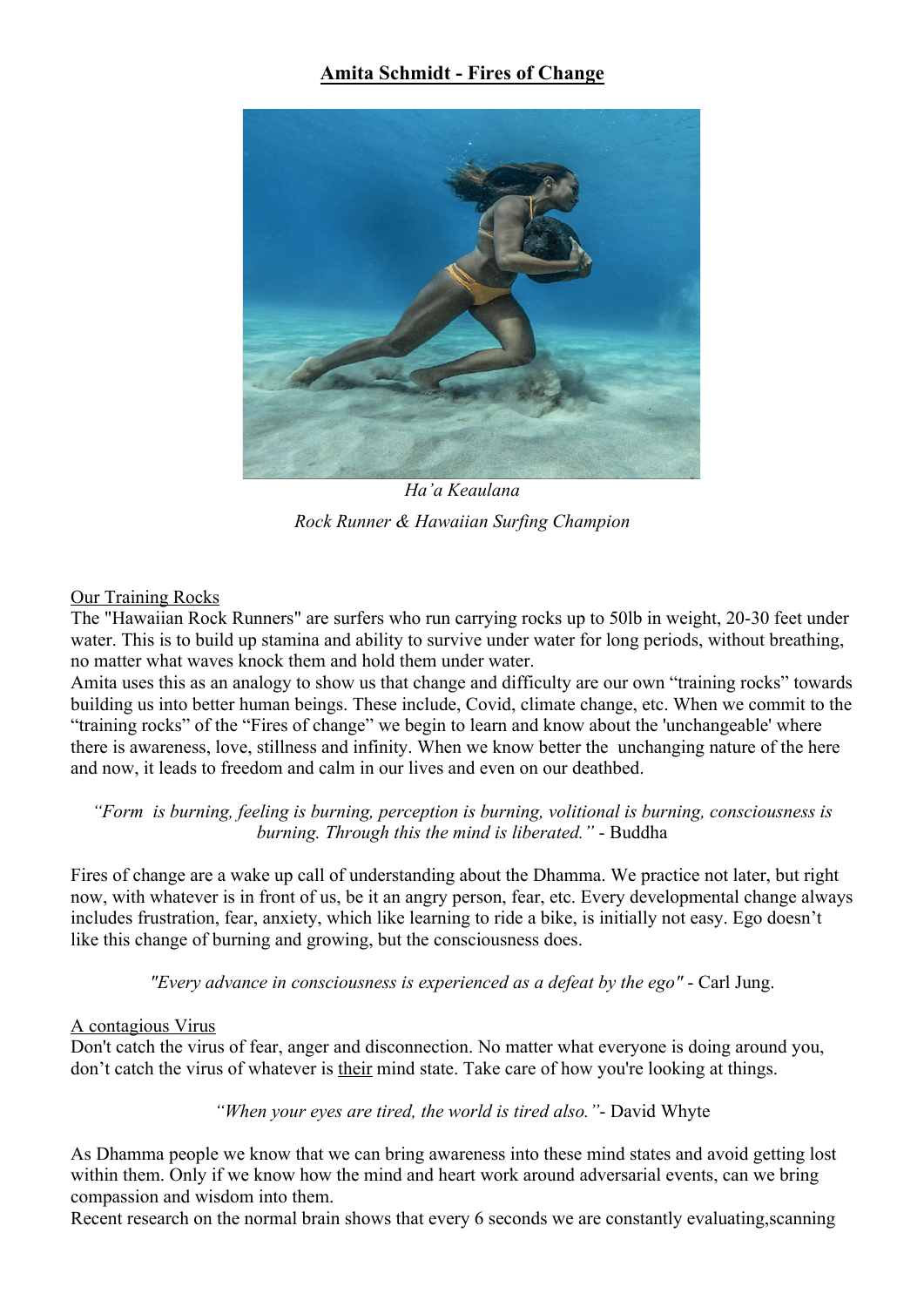and adjusting the environment, for signs of safe/unsafe. - That is a lot of Cortisol. The safety we seek is not out there. We have to find this safety inside as the refuge where this 6 second rule does not matter as much. The only place the 'fear mind' exists is in our thoughts, imagination, the future and it contains a sense of self, that is causing us to fear things that at present do not and may not ever, exist.

This "selfing" thing is like a scam 'ponzi scheme' where you've already invested so much that you just cannot stop. At age 60 this sense of self can be very well established.

You must just walk away from it no matter what you've put into it, and drop down into the heart. Here you see that infinite quality of love and awareness and realise that you are it.

*"Do not misunderstand me....Danger is very real, but fear is a choice."* - Will Smith

In addition to becoming fearless you can take it to a deeper level, which even finds unity in the separation. These limited mind states that we get caught up in can also take us to the unlimited. Remember we only divide in concepts, otherwise nothing is divided. The unlimited unity state is always here when we stop creating the 'stories.'

*"People out there and what they are doing, are concepts. Moreover objects out there are doing nothing, but minding their own business, but this mind is not minding its own business and is getting into all sorts of trouble."* - Buddhist Monk of Amita's tradition.

When we think about concepts it is almost like we're throwing paint at the world and its landing on things, colouring and forming them and with this, we create an 'outward illusionary samadhi'\* state. We get thoroughly absorbed in and glued to the concept of a 'me' separate to things out there and become entranced by this 'outward samadhi' state.

## Meditation & Awareness

All meditation is really aiming at is breaking the trance of the thought and mind, bringing us into a state off unchanging awareness, love and stillness.

Within the Fires of change, we get to know that which is unchangeable. Awareness is found in and used by, meditation, because it is the one thing that has no thought. It is an important and clean refuge. Awareness sees the mind state but is not the mind state. Let yourself be aware of the self. Meditation enables us to come down from the mind and dwell within our 'awareness refuges' inside.

### 1. Awareness is 'Space.'

It is the space within everything. Be aware of the spaces between everything and is between the words and emotions. Emotions, thoughts and words have wavelike qualities and are energy in motion, and as between waves in the ocean, there is a pause between the waves of thought. We can dwell in the awareness of the trough, and so doing, we notice the 'shape' of things.

*"There is a trough in waves, a low spot where horizon disappears and only sky and water are our company. And there we lose our way unless we rest, knowing the wave will bring us to its crest again. There we may drown if we let fear hold us in its grip and shake us side to side, and leave us flailing, torn, disoriented. But if we rest there in the trough, in silence, being in the low part of the wave, keeping our energy and* 

*noticing the shape of things, the flow, then time alone will bring us to another place where we can see the horizon, see land again, regain our sense of where we are, and where we need to swim."* - The Trough by Judy Brown

#### 2. Awareness is the Centre of Everything.

Another way is to notice that this awareness is at the centre of everything. In the centre of a hurricane or tornado, is the eye of the storm which is calm and still.

What the Buddha really meant by the " middle way" was not regarding some average or mean, but a going into the middle and just watching the storm happening around you. In that 'middle' you can be calm and also have a calming effect on others around you.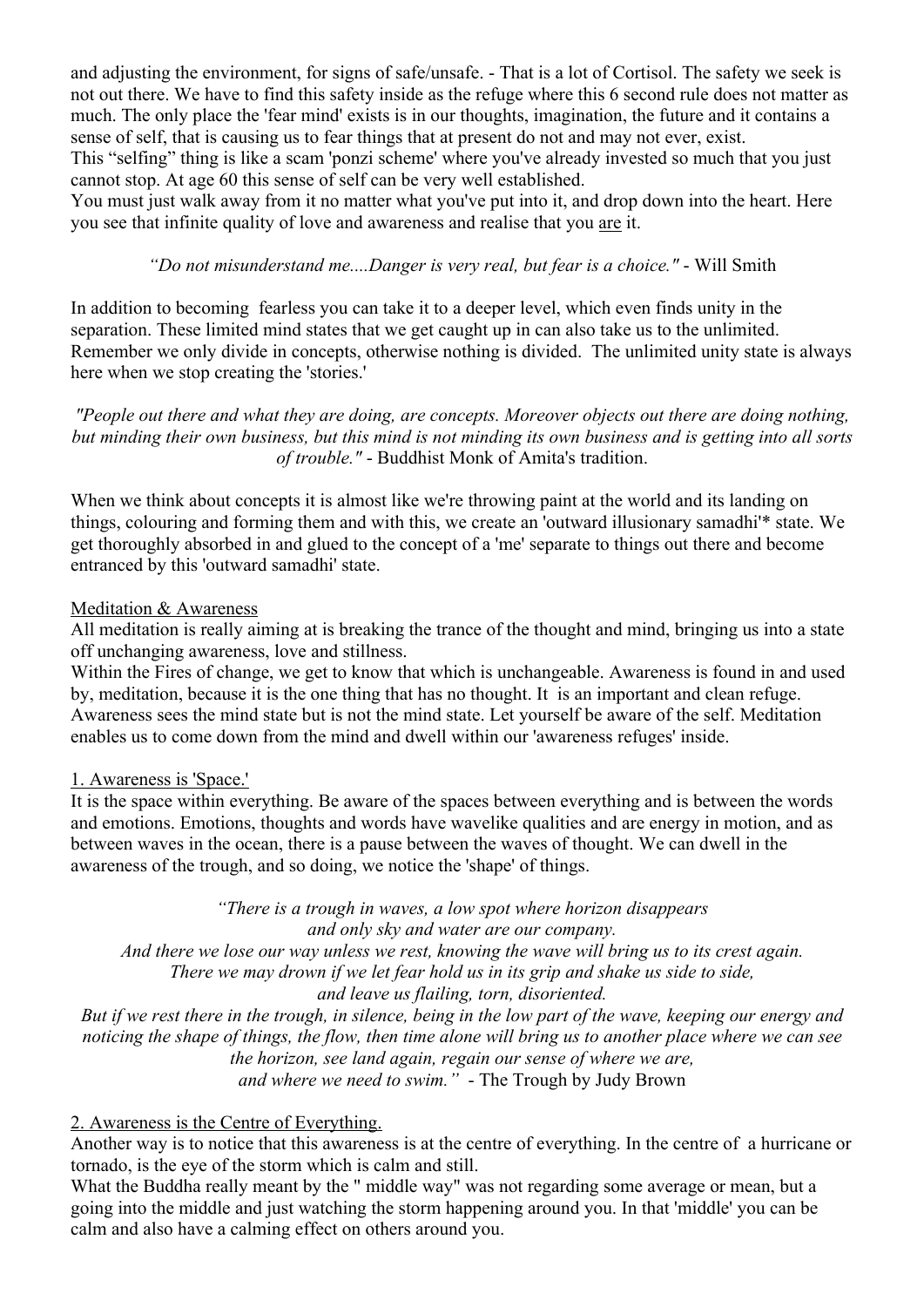Everything has this stillness in it. The chair you're in is silent, the trees outside... When we really look around us, we're in a hollow of inherent still silence. In our imagination we're being bombarded by noise and activity, but its all actually still.

#### 3. Awareness surrounds everything.

Anytime you want to 'step back,' you can see all is always calm and bigger than the storm. Your Awareness is holding your mind and emotions like a snow globe, whether it is shaken up or not, awareness is watching and holding all within.

When you're rushing, note rushing...be aware of what knows you're rushing. Remember how infinity sees us, sees this pandemic. We are not separate from infinity. Questioning this we can move into that non-separate universe.

*"Bring the idea of a movie screen that plays out all thought and emotions. "Your body thoughts and emotions are just like the moving picture in a movie screen. You are pure awareness. The pure awareness which lights up the contents of your mind is similar to this screen. It doesn't have any attributes, cannot be pointed out and not be observed by any means. There is a fire on the screen but the screen doesn't burn. There is water on the screen but the screen does not get wet. There are movements on the screen but the screen never moves."* Ramana Maharshi

The first step in the spiritual path is to understand in how to abide as the witness or pure awareness and not be identified with each thought or emotion that arises and passes away. The practice of meditation will lead to complete cessation of the sense of a separate and consistent self, which finally leads to a 'oneness' in which the observer and the observed merge together with no distinction."

## 4. Awareness is Love

Before potentially disastrous events, tsunamis etc there is often this waiting period and in that waiting period, there is always the deep refuge of 'metta.' (Loving kindness) In these times of pandemic, aversive emotions have been on the rise, which include anger, fear, disappointment, worry, discouragement. The antidote to these in Buddhism is 'loving kindness which is perfect for these times. A beautiful thing is, each one of the Bramavaharas \* is all about love. You can Practice metta when you practice these. They include; Compassion and Karuna: Love when you're suffering and in pain. Joy in other people's Joy: Where love is about Joy. Equanimity: Finding love that is calm in the storm. These are different flavours of love, each one of which can be your training rock.

*"Love is misunderstood as an emotion. Love is actually a state of awareness."* - David Hawkins

How do we do that Love? We take the elevator down to the silent 'heart space,' away from the 'head space' with all its loudness, noise, sounds and concepts. The beautiful thing about the Heart is that it is direct and no thoughts are needed.

*"...Awareness can hold all this, its true. No need to push anything away. One of my greatest gratitudes*  is the loving awareness which I've practised for years. It watched my brain go 'offline' and helped it heal *and it gives me the capacity to tolerate this..."* - Frank Ostaseski following his stroke.

Some traditions talk of the "upward facing heart," but say that Westerners have a "downward facing heart." If that's true, try to 'flip your heart' and feel how different it feels. It is a lot warmer and open.

*"Can you practice this 24/7, not as an emotion, but as a way of ease and awareness? Love all the way through." -* Amita Schmidt

*Summary by Shawn Comrie for the Eclectic Buddhist Group – November 2021 skc@telkomsa.net With Gratitude and Acknowledgement to Amita Schmidt. Image: Courtesy. Indiatimes.com*

\* *Samadhi. A* state of intense concentration achieved through meditation.